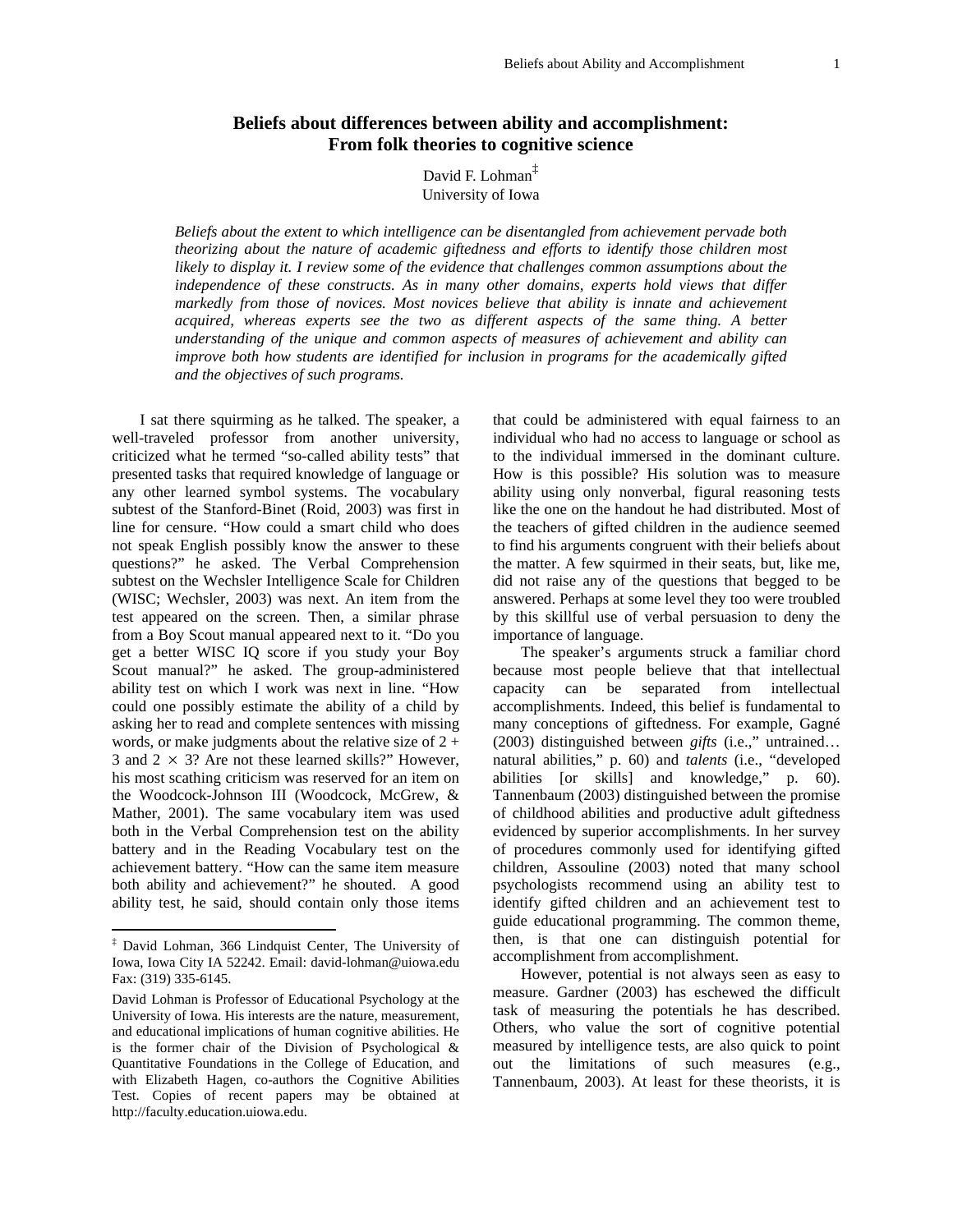easier to make the distinction between potential and accomplishment than to measure it.

Can we have our potential and measure it too? More concretely, how should we understand the difference between these constructs? Can we measure both? Neither? Although the distinction between potential and accomplishment can be made in any domain in which one can define expertise, it is most commonly invoked in discussions of academic giftedness. It is here that I will focus my attention. My themes are that (a) commonly-held beliefs about the separability of ability and achievement are much closer to folk than to scientific theories of these constructs, (b) the development of beliefs about the relationships between ability and achievement follow a predictable sequence as individuals gain more understanding of each, and (c) better understanding of the enmeshment of these constructs can improve the both the process by which gifted students are identified and the goals of the programs designed to serve them.

#### The Jangle Fallacy

In a book published in 1927, Truman Kelley called attention to something he dubbed the "jangle fallacy" (p. 63). Kelley was the lead author of the first edition of the Stanford Achievement Test (Kelley, Ruch, & Terman, 1922). As a statistician of some repute, Kelley was bothered by the way people treated scores on his achievement test and various intelligence tests as if they measured independent constructs. He knew that the overlap in individual differences on the two types of tests was enormous. For the tests he was using, Kelley estimated that about 90 percent of the "true" or systematic variation in general intelligence was shared with composite measures of academic achievement (see Lubinski, 2004, for an explanation of why composite scores generally show the most overlap).

The culprit, he said, was language. Because different words—*intelligence* and *achievement—*were used to describe the constructs measured by the two types of tests, people treated intelligence and achievement scores as if they were in fact distinct. "The glibness with which we differentiate between achievement and intelligence is explained in part by the fact that our language is at fault" (Kelley, 1927, p. 63). He then referred to something E. L. Thorndike (1903) had called the *jingle* fallacy. This occurred when people treated as identical members of a group that merely shared a similar label. Kelley coined the phrase *jangle fallacy* to describe the opposite problem, that is, the tendency to treat terms that sound different as if they really signified different concepts. *Intelligence* and *achievement* sound as though they are (or should be) different things. Therefore we treat measures so labeled as if they measured different things.

## A Theory of Personal Theories of Ability and Achievement

Like most fallacies in educational measurement, the jangle fallacy seems to recur in every generation. In large measure, this is because those of us who study abilities and achievements go through a similar progression in our beliefs about the nature and nurture of intellectual competence. These are not stages. Learners construct increasingly sophisticated theories in all domains of nontrivial complexity as their expertise grows (Duit, 1991). As in most such developmental schemes, virtually everyone begins with a version of the simplest theory. Why some move on while others remain committed to a particular belief is not always clear. One factor that seems to matter is a willingness to consider (and even to seek out) evidence that contradicts one's current views. Openness to new perspectives is difficult if one has a vested interest in preserving the current belief. Cognitive styles or even a more general growth in epistemic cognition (Hofer & Pintrich, 2002) may also matter. A fondness for the sort of sharp categories that typify simpler theories may make it difficult to move to fuzzier worlds in which there is more grey than black and white.

There are several clear examples of this progression in beliefs about the constructs of intelligence and achievement in the history of educational measurement. In his earliest writings, E. L. Thorndike (1903) spoke optimistically of the possibility of separating the two. However, after another 20 years of research, "Thorndike saw the problem of defining and measuring intelligence as increasingly complex and the solution receding farther into the distance" (R. M. Thorndike & Lohman, 1990, p. 67). Indeed, he argued that it was not possible to construct an ability test that was unaffected by learning. Although he understood the intuitive appeal of separating "original capacity" from "whatever education [and experience] has added there to" (p. 95), twenty years of research convinced him that the idea was fundamentally flawed.

The impossibility of also purging ability from measures of achievement has received less attention, but is equally important. Again, E. L. Thorndike (1917; see also R. L. Thorndike, 1973-74) provides an example in a classic paper on "Reading as reasoning."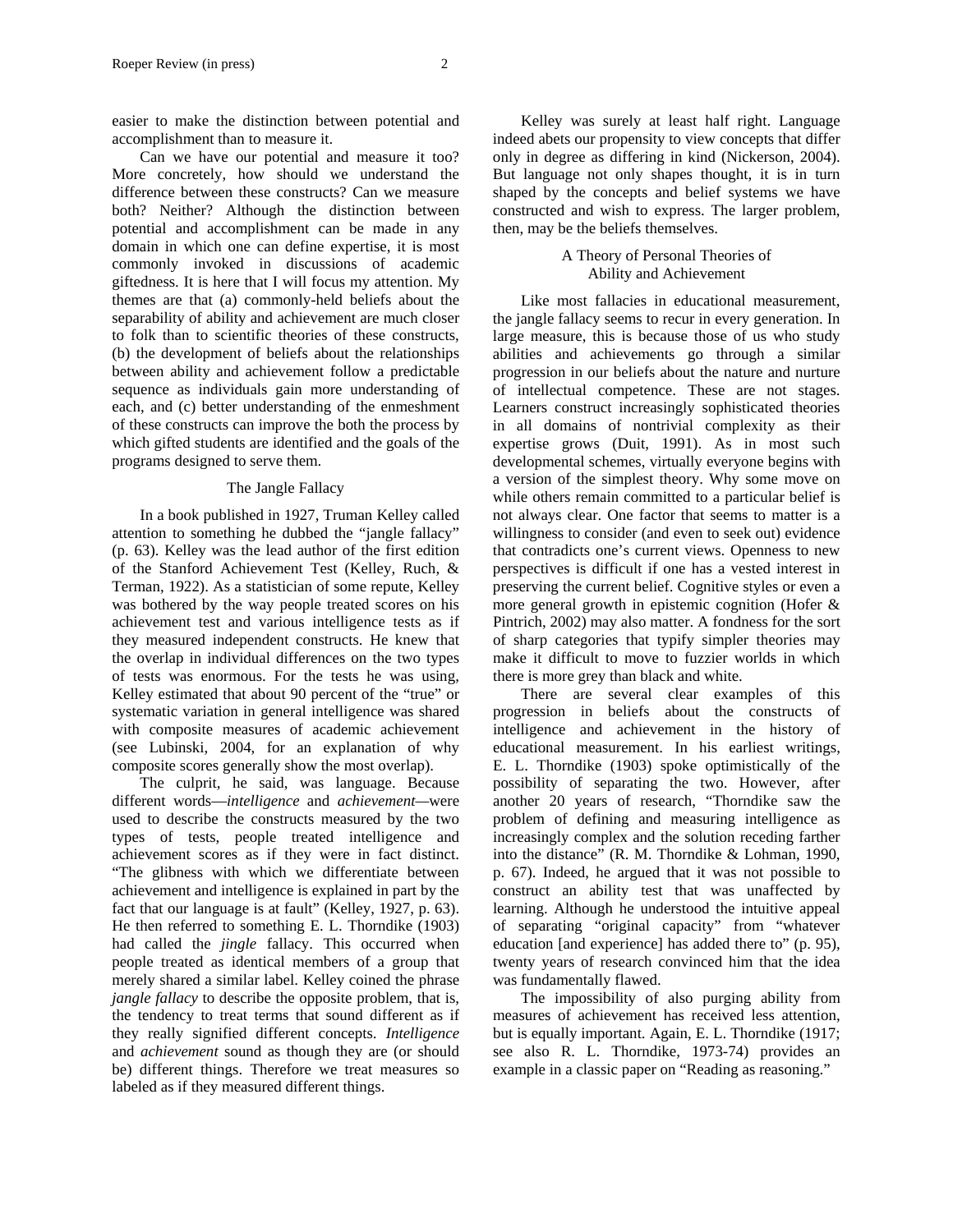Reading is a very elaborate procedure, involving a weighing of each of many elements of a sentence, their organization in the proper relations to one another, the selection of certain connotations and the rejection of others, and the cooperation of many forces to determine final responses. In fact…the act of answering simple questions about a simple paragraph…includes all the features characteristic of typical reasoning (E. L. Thorndike, 1917, p. 323).

For many, the transition to a new understanding of ability comes after realizing that what is measured by intelligence tests is not a fixed capacity but something very much the product of education and experience. J. M. Hunt recounts such an experience. His book *Intelligence and Experience* (1961) summarizes research on the effects of experience on the development of intelligence. In trying to explain why challenges to his belief in a fixed intelligence was so unnerving, Hunt appealed to Festinger's (1957) theory of cognitive dissonance:

In his own professional life history, the writer finds in himself some evidence of [cognitive dissonance]. So long as he was professionally identified with the testing function, it was highly comforting to believe that the characteristics tested were fixed in individuals. Evidence hinting that these characteristics were not fixed produced intense dissonance, for it threatened his belief in fixity and the adequacy of his professional function as well. (pp. 14-15)

There are many other examples of this transition in beliefs about the relationship between conceptions of intelligence (or ability) and achievement. For most theorists, the changes are less well documented than in Hunt's case. But the products of these changes are clear, even though the transitions themselves are usually less transparent. Further, the diversity of theories individuals espouse increases as their expertise grows. In other words, development is best envisioned not as a ladder with a fixed sequence of steps, but rather as an inverted cone in which the range of possibilities increases as theories increase in sophistication. The progression goes something like this.

*Level 1. Naïve nominalism or "Things are what they say they are."* The person at this level believes that ability tests measure (or ought to measure) innate potential. This means that scores on an ability test should not be influenced by culture, education, personal experience, or motivation. Similarly, achievement tests measure (or ought to measure) only knowledge and skills learned in school. Performing better on an ability test than on an achievement test is interpreted as "not living up to one's potential." Virtually everyone starts with this understanding. Most retain this belief unless they encounter evidence that challenges it. Then either they acquire new beliefs or engage in various repair strategies to preserve their Level 1 beliefs.

*Level 2. Understands Jangle fallacy: Ability and achievement tests seen as exchangeable.* The person at this level has encountered and accepted evidence on the overlap between measures of intelligence and achievement. This evidence may come from statistics that show high correlations between ability and achievement test. Less formally, it may come from an inspection of ability and achievement tests that shows similarities in the content and structure of items on the two types of tests.

Reactions to this knowledge take several forms. Some look at the overlap and conclude that it reflects general ability (Jensen, 1998; Spearman, 1923). Others look at the same data and say that the overlap is mostly the product of learning (Ferguson, 1956; Humphreys, 1981; Thorndike, Bregman, Cobb, & Woodyard, 1926). Although both of these explanations account for the overlap between ability and achievement tests, neither explanation has much to say about the differences between them. A popular solution that attends both to similarity and difference is to envision a continuum in which tasks vary by their novelty. The more achievement-like tasks are placed at the low-novelty end of the continuum, whereas the more ability-like tasks are placed at the high-novelty end of the continuum. A continuum like this may be found in the writings of Stern (1914), Thorndike et al. (1926), Anastasi (1937), Cattell (1943, 1963), Cronbach (1970), Snow (1980), and Sternberg (1985), to name a few. Placing both types of tasks on the same continuum recognizes their commonality. Placing them at opposite ends of the continuum also recognizes their uniqueness.

Interpretations of this continuum vary. For example, in his original proposal of the theory of fluid and crystallized abilities, Cattell (1943) emphasized the equality of the two intelligences that he had distinguished. However, in later versions of the theory (Cattell, 1963, 1971), fluid ability was interpreted as something like the true, innate intelligence of the individual that, when invested in experience, produced a particular constellation of crystallized abilities. Although Horn (see, e.g., Horn & Noll, 1997), Snow (1980), and others have repeatedly disputed this interpretation, it is the one that is most often presented in elementary textbooks that discuss the theory of fluid and crystallized abilities.

The attempt to interpret fluid reasoning abilities as the real intelligence is perhaps better understood as an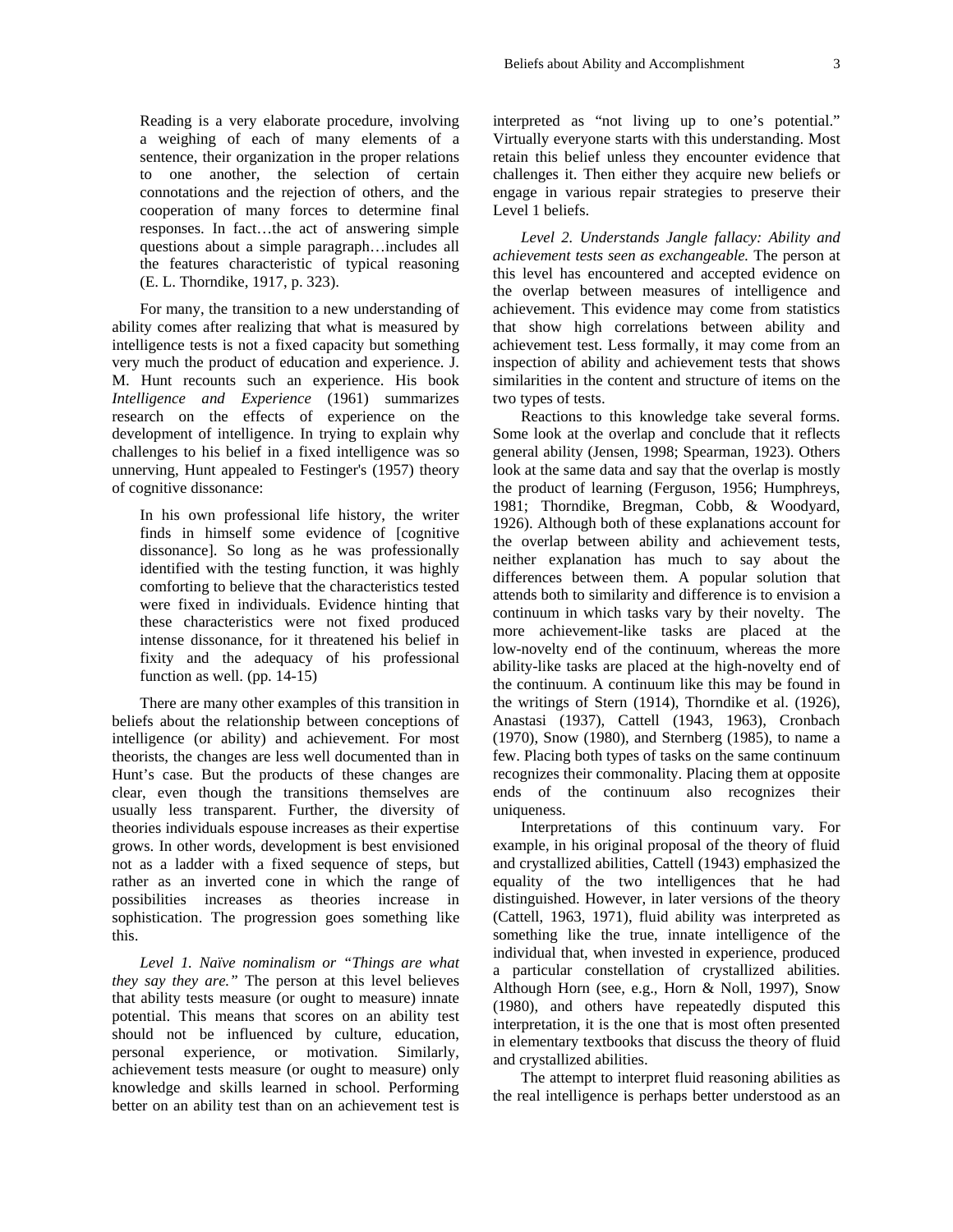attempt to preserve Level 1 beliefs in the face of Level 2 evidence. There are other common examples of this tendency. Most people who recognize that current tests of ability and achievement overlap assume that better tests could be constructed that would greatly reduce or eliminate the extent to which these tests call on similar knowledge and skills. An example was the hope expressed by many of us in the 1970s that we could construct better ability tests by directly measuring the higher-level cognitive processes people used when solving items on ability tests or other complex tasks (e.g., E. Hunt, Frost, & Lunneborg, 1973; Snow, 1978; Sternberg, 1977). A more extreme version of this view has recently been championed by those who claim that only nonverbal tests should be used to measure abilities. On this view, tests that measure reasoning abilities ought not to be contaminated by content or skills that would influence performance on an achievement test. Some advocate the use of nonverbal tests such as the Progressive Matrices (Raven, 1998) or the Nonverbal battery of the Cognitive Abilities Test (CogAT; Lohman & Hagen, 2001). Even these tests, though, are sometimes considered contaminated because the directions are given orally and thus use words. Correspondingly, advocates of this view argue that achievement tests ought not to measure anything that could be labeled *ability* (Naglieri & Ford, 2005).

*Level 3. The swamp. Complications everywhere I look!* Those who get beyond the idea that ability and achievement are separate things, or presently may be made to be separate things, confront a long list of further complications. Many who enter this swamp seem never to emerge from the other side. Rather, like marooned naturalists, they contentedly explore the wonders of a single island-domain, each of which is sufficiently complex to occupy a competent research team for an entire career. Examples include:

- *The effects of culture on cognition*. Beginning in the 1920s, some theorists noted that the very concept of intelligence is rooted in culture (see Anastasi, 1937; Degler, 1991). A culture-free measure of intelligence is thus something of an oxymoron. Similarly, what counts as achievement varies across cultures and eras. For example, handwriting, spelling, and computation skills are less valued today than 100 years ago. Independent thinking and problem solving are generally more highly valued.
- *The effects of education, practice, and training on abilities*. All abilities—from those required by the simplest reaction-time task to the most complex problem-solving task respond to practice and training. Near the end of her career, Anastasi (1980) observed that

much confusion could be avoided if the term *ability* were always prefaced by the adjective *developed*. Similarly, Snow observed that intelligence is not only education's most important raw material, but also its most important product (Snow & Yalow, 1982). Of course, this does not rule out a substantial role for biological factors in observed individual differences in ability at any point in the sequence of its development.

- *The effects of knowledge on thinking*. Just as people too glibly speak of the distinction between ability and achievement, many also speak too glibly about the separation of cognitive processes and the knowledge on which those processes act. One of the most important discoveries about human cognition is the extent to which thinking is bound to the objects of thought (Greeno, Collins, & Resnick, 1996). Put differently, there are no information-free cognitive processes. Reasoning does not exist as a module in the brain that can be applied like a tool to different problems (Lawson, 2004). Rather, how well we reason depends on how much we know. Language has particularly powerful effects on the development of thought, from the acquisition of simple perceptual concepts to complex assemblies of knowledge and skill that require many years to acquire.
- *The unity of the ability/achievement space*. If all abilities are achievements and all thinking is rooted in knowledge, then it makes little sense to talk about abilities and achievements as if they were qualitatively different things (Snow, 1980). Rather, many who study individual differences see a single space of developed competencies or abilities (Carroll, 1993; Cronbach, 1990; Horn & Noll, 1997; Humphreys, 1981). Some of these abilities are developed primarily through formal schooling, others through out-of-school experiences common to most children in a culture, and yet others through experiences that are unique to the individual. Different tests sample from different regions of that space of competencies. Achievement tests sample a broad range of knowledge and skills acquired primarily in school-like activities; ability tests such as the Otis-Lennon School Ability Test (Otis & Lennon, 1997) or the Cognitive Abilities Test (Lohman & Hagen, 2001) emphasize reasoning abilities that are required by and developed through experiences in- and outside of school. Most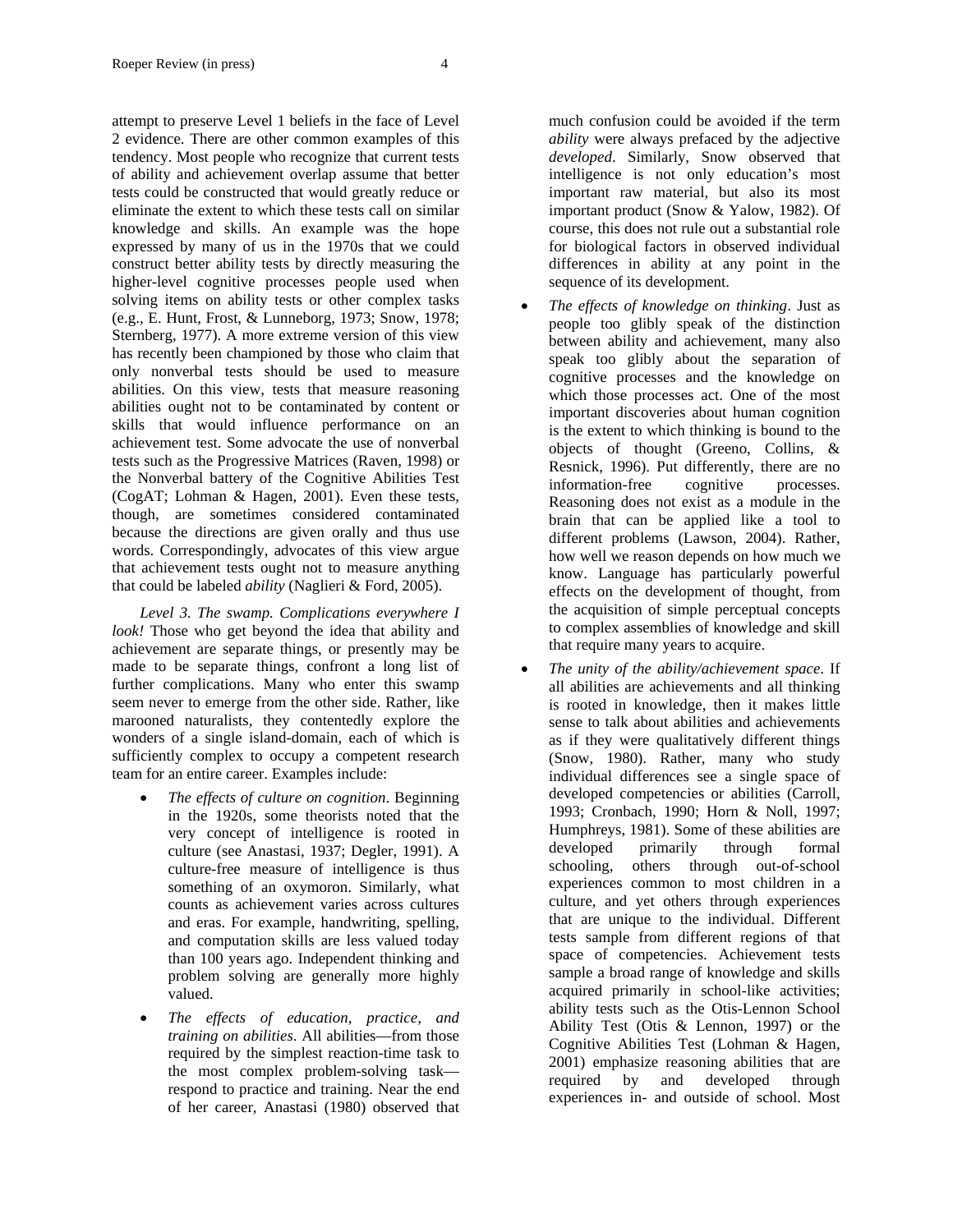individually administered ability tests such as the Stanford-Binet V (Roid, 2003) and especially the Woodcock-Johnson III (Woodcock, McGrew, & Mather, 2001) sample a much broader array of abilities such as Comprehension-Knowledge, Long-term retrieval, Visual-Spatial ability, and Short-Term memory. Put another way, although general reasoning abilities depend on knowledge, what is known includes much more than those associations that facilitate reasoning. Reasoning abilities are thus a subset of the much larger domain of developed competencies.

- *The multidimensionality of the unified ability space*. For a very long time we have known that ability is a multidimensional, not unidimensional concept. Most theorists agree that that the 70+ abilities that have been identified can be organized in a hierarchy: a large *g* factor at the highest level, seven or more broad group abilities at the next level, and 50-87 primary abilities at the base (Carroll, 1993; McGrew, 2005). This theory is much less comforting to those who wish to make simple comparisons between ability and achievement than the quasi-hierarchical theory of Cattell (1963) that posited only two broadgroup factors—fluid and crystallized ability. Fluid reasoning ability now includes verbal, quantitative, and figural aspects (Carroll, 1993); crystallized abilities no longer include quantitative achievements (McGrew, 2005). There is no easy bifurcation of abilities into the two camps of ability and achievement constructs. Rather, some argue that the most defensible way to view the continuum from crystallized achievements through more fluid applications to creativity is within domains of knowledge or skill (see Snow, 1981; Sternberg, 1998).
- *Gc as the real intelligence*? There has long been a bias among researchers that fluid intelligence (Gf) represents the real, biologically determined intelligence, whereas crystallized intelligence (Gc) better represents the products of investing this biological intelligence in particular experiences. Although there is some evidence that this may indeed be the case with very young children, thereafter "Gc may precede and do more to determine Gf than the reverse" (Horn & Blankson, 2005, p. 64; see also Lohman, 1993). Gf may also not be as central to models of abilities as many have believed. In his last

published paper, Carroll (2003) reported a reanalysis of the Woodcock-Johnson (Revised) norm data. One of the major purposes of the analysis was to test Gustafsson's (1988) hypothesis that  $Gf = g$ . The analysis, however, showed that the Gf factor was much less important than expected. The best measures of g were a vocabulary and mathematical problem solving test. As Carroll put it, "doubt is cast on the view that emphasizes the importance of a Gf factor." Much other work shows that Gc abilities are better predictors of success both in the work place and in school than Gf abilities. Comparisons of the two become increasingly difficult, however, as children mature and acquire specialized knowledge. Measures of Gc sample an ever decreasing fraction of the domains in which individuals have developed expertise. The geography portion of the standard social studies test will not show the enormous geographical knowledge of the 13 year old who knows most of the major rivers in the world. Because they must be fair to all, standardized achievement tests measure what Horn and Blankson (2005) call dilettante knowledge of the culture. Attempts to develop more in-depth measures of domain-specific knowledge show enormous differences between the performance of high-school students and adults (Ackerman, 2000). But it is this expert knowledge and skill that is the real intelligence in the adult world (Hunt, 2000).

• *The impact of affect and volition on cognition*. Aristotle distinguished between cognition, affection, and conation—or knowing, feeling, and willing. Modern research on cognition shows that thinking is deeply enmeshed with affect. Interest (or disinterest), surprise (or boredom), enjoyment (or disgust) moderate what we remember about a topic, how deeply we think about it, and how long we will persist in thinking about it. Similarly, the choices we make as we embark on a task, or when we first encounter difficulty or distraction, also impact the success of our efforts. Put differently, one cannot estimate how well people think unless they are willing to try their best. Even then, they will generally do better if the topic interests them and if they feel that they are having success at it. Further, the knowledge and skill that they assemble both reflects and feeds into interest. There is no way to separate the measurement of ability from motivation or feeling.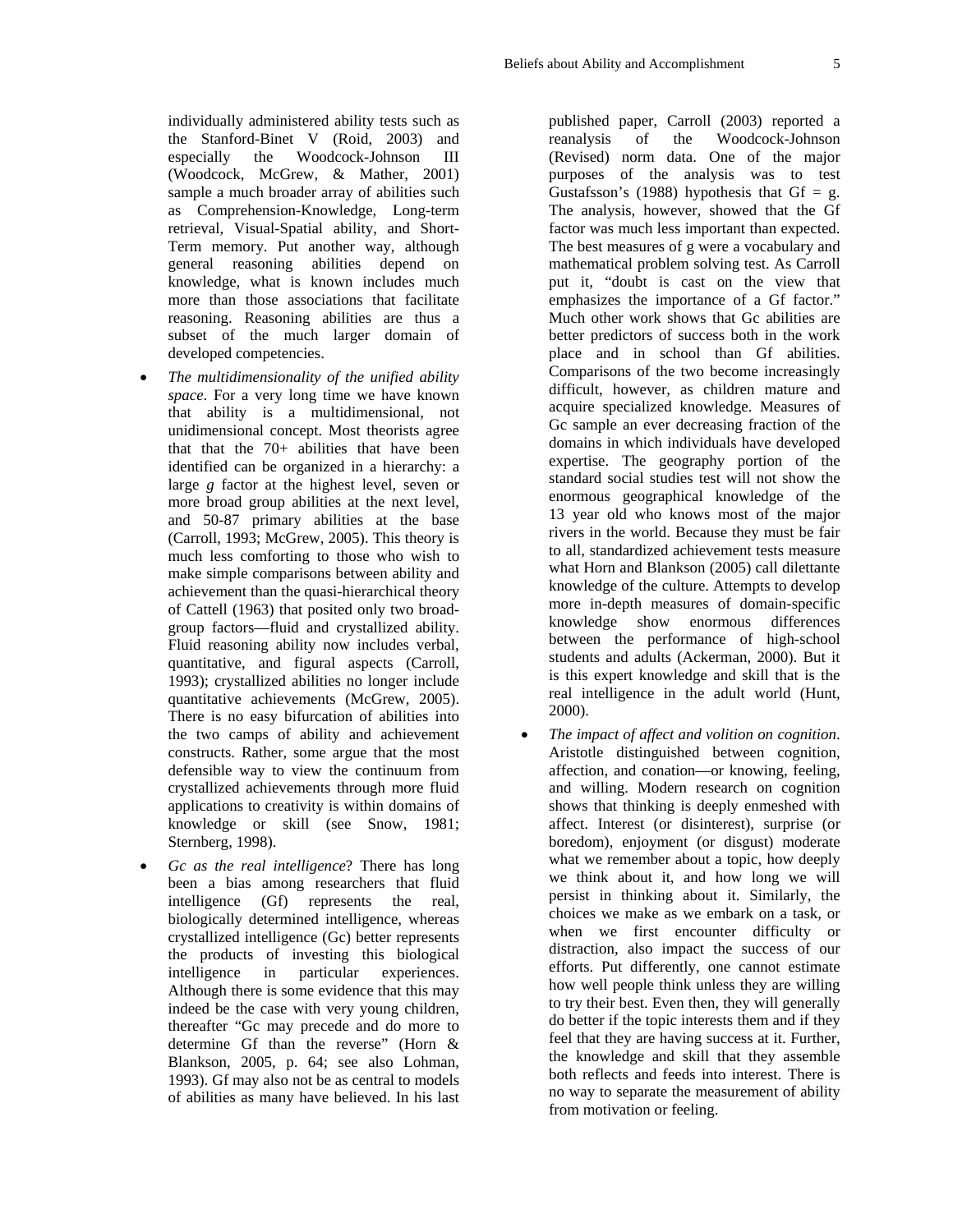- *The effects of experience on brain structures.* As with other dichotomies, the simple distinction between biology (or genetics) and experience does not survive close inspection. For example, even if one could somehow fulfill E. L. Thorndike's dream and measure the neuronal connections of the neonate's brain, the measure would not describe her biological structure for long. We now know that the brain is changed by experience. Extensive experience in a domain effects substantial changes in the structure of the brain and the way it processes information (Nelson, 1999). At a molar level, this means that the biological contribution to individual differences in ability is moderated by the quality of the environment in which the child is raised. Heritability is substantial for children from high SES families but much lower for children from low SES families (Turkheimer, Haley, Waldron, D'Onfrio, & Gottesman, 2003). Further, as Cronbach (1976) noted, virtually any statement made about the heritability of tests of general ability would apply with equal force to measures of academic achievement. This does not mean that anyone can do anything. A naïve environmentalism is surely more misleading than a naïve nativism. What it means is that, just as the neonate must grow physically to keep up with his peers, so too must he grow cognitively. The experiences that feed this growth determine subsequent cognitive status even more surely than nutritional intake determines subsequent physical stature.
- *The contextual specificity of thinking.* People who study individual differences generally examine only that portion of the variability in behavior that generalizes across tasks. However, what generalizes is typically only a small portion of the variability in items. Further, even when one combines scores across items, factors that are specific to the test (such as the format and sample of items) are as important as the ability dimension on which the test has its highest loading. For example, in one large study that included many ability and achievement tests, we found that scores on an hour-long version of the Raven Progressive Matrices loaded 0.7 on the general factor (Marshalek, Lohman & Snow, 1983). Squaring the factor loading gives the percent of variance on the test that it explains. Here this means that only about half of the variability in Raven scores was explained by g. Some of the non-g variance in the test could

be attributed to other factors (particularly Gv). But most was specific to the test. This matters for two reasons. First, test users get both parts—the portion that generalizes and the portion that is unique. This means that even tests that load on the same factors will often give quite different scores to the same individual. Second, it means that context is more important in cognition than most ability theorists seem to appreciate.

*Level 4. Systems theories.* Given the scope and complexity of research on cognition, it is not surprising that very few scholars are able to envision theories or paradigms that integrate these diverse themes into a coherent whole. Two of the most impressive efforts are those of Robert Sternberg and Richard Snow.

Sternberg has been an incredibly prolific contributor to the field. Most students are familiar with his triarchic theory of intelligence (Sternberg, 1985, 1998). The theory has three subtheories: contextual, experiential, and componential. The contextual theory addresses the issue of which abilities a particular culture values as indicants of intelligence. Sternberg argues that the major indicants of successful intelligence in contemporary U.S. culture are analytic abilities, creative abilities, and practical abilities. The experiential theory addresses the question of the relative novelty of the task chosen as an indicant of intelligence for the person in question. It thus addresses the effect of experience on the development of abilities. Finally, the componential theory addresses the issue of the cognitive processes the person uses to solve the task. This links the theory to modern theories of human cognition.

Snow's theory is less well known, but in many ways is easier to apply to the problems educators face (for an introduction, see Corno, Cronbach, Kupermintz, Lohman, et al., 2002). The theory concerns how we might best design instruction to meet the needs of different learners (Cronbach & Snow, 1977). Turned around, it addresses the fundamental question of readiness to learn from particular set of educational activities (Snow, 1992, 1994; Snow & Lohman, 1984). The central construct is that of aptitude, by which Snow meant the degree of readiness to learn and perform well in a particular situation or domain. Aptitudes for learning are therefore tied both to what must be learned (i.e., What kind of expertise do we aim to develop?) and to the learning context (i.e., How are students expected to learn?) Students who will have a difficult time acquiring one type of expertise (e.g., mastering algebra) may have less difficulty acquiring expertise in another domain (e.g., creative writing). Those who might have difficulty succeeding under one instructional arrangement (e.g., large lecture class)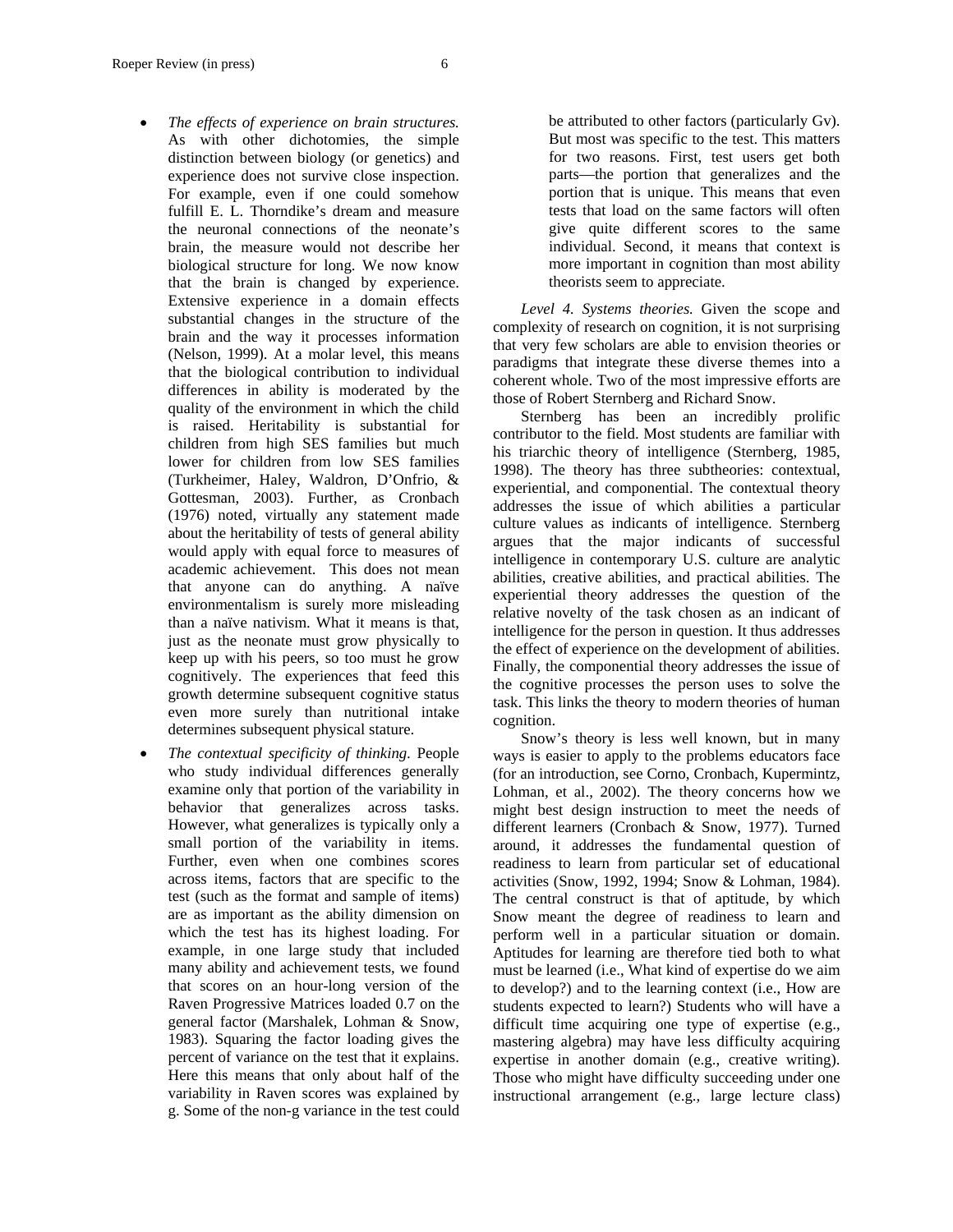might succeed more readily under another (e.g., computer-assisted instruction). Deciding which students are most likely to develop a particular type of expertise thus begins with a careful analysis of what constitutes expertise in the domain and how it is developed. Next, one looks at the demands and opportunities of the different educational paths offered for those who wish to develop expertise in the domain. What must students know and be able to do in order to succeed in each alternative route to the attainment of expertise? Aptitudes for learning typically include prior knowledge and skill in the domain, the ability to reason in the symbol system(s) used to communicate new knowledge, interest in the domain, and persistence. The theory thus turns the question of intelligence on its head. One begins not with a catalog of the person's standing on a given set of ability dimensions, but rather with a clear statement of where one wants to go (What kind of expertise?) and of the paths that will be made available to different learners to attain that expertise (What kinds of instruction?).

#### *Physician, Heal Thyself*

As I look at my own understanding of human abilities, I can see a slow and at times difficult progression through this sequence of beliefs. When I first learned about ability tests, I presumed that, when administered properly, they estimated a largely fixed characteristic we called *IQ*. Then, when I was in graduate school, I learned about the enormous overlap between tests of ability and tests of achievement. Because I was engrossed in research on human cognition, I assumed that the overlap reflected the fact that more able students learned more from their experiences than less able students. However, I was not convinced that existing measures of cognitive abilities were well grounded in psychological theory. This belief was shared by many others who were caught up in the cognitive revolution in psychology. We thought that we could develop better, purer measures of ability by isolating and then measuring particular cognitive processes. I was working under Richard Snow's direction. But Robert Sternberg was doing similar work under the direction of other faculty at Stanford. Earl Hunt and his students (at the University of Washington) and Robert Glaser and his students (at Pittsburgh) were also chasing the process phantom. We all eventually discovered (those studying artificial intelligence were surely there first) that process was inseparable from content (see Dehn & Shank, 1982). The information-free cognitive processes that E. Hunt et al. (1973) hoped to find never appeared. Indeed, by 2000, E. Hunt was arguing that crystallized intelligence (i.e. general achievement) was closer to the real intelligence than its much-ballyhooed partner—fluid intelligence. Sternberg (1985), Snow (1994), Glaser (1984), and many others had arrived at similar conclusions.

Now, after 30 years of research and teaching, I have come to appreciate not only the enormous complexity the field, but also the value of synthetic theories like those of Sternberg and Snow that go well beyond the level of understanding reached by even most professionals. Unfortunately, it is not at this level at which debates about the separability of ability and achievement are conducted. Indeed, most participants seem stuck at Level 2. Their arguments are in large measure designed to appeal to the even larger segment of the population whose experiences have not challenged them to move beyond Level 1.

#### *The Enmeshment of Process in Knowledge*

The assertion that ability should not be contaminated by achievement generally goes hand in hand with the belief that good ability tests should be culture free and should measure innate ability (for critiques of this view, see Anastasi & Urbina, 1997, or Scarr, 1994). The only way this is possible is if ability is not developed through experience and if tests could see through the veneer of culture, experience, and motivation. It also generally assumes that ability is something like a mental tool that can be applied at will to different intellectual content. Psychologically, it means that process can be separated from knowledge. However, not one of these beliefs has survived empirical scrutiny.

What is the alternative view? It is that there is a single universe of developed human competencies or, as Anastasi (1980) calls them, "developed abilities" (p. 3). Some tests sample broadly from that universe; some sample more narrowly. Some sample abilities that are developed through formal schooling; some sample abilities developed through experiences in the broader culture. But all cognitive tests measure developed abilities. There are no exceptions. Content and context are critical both for the development of ability and the expression of it.

Figure 1 shows one way to envision this common space of developed competencies. The figure shows a universe of cognitive tasks that is partitioned into verbal, quantitative, and spatial regions. Subsets of tasks that elicit or require reasoning abilities are highlighted. Although I focus on reasoning abilities, similar subsets of tasks could be noted for any of the other seven to 10 broad group or 56 primary abilities in Carroll's (1993, 2003) theory. There are three key ideas here. First, instead of two independent or overlapping circles (one for ability and the other for achievement) we now have one circle. Second, because the processes we call *reasoning* are invoked by many different types of tasks, they appear at multiple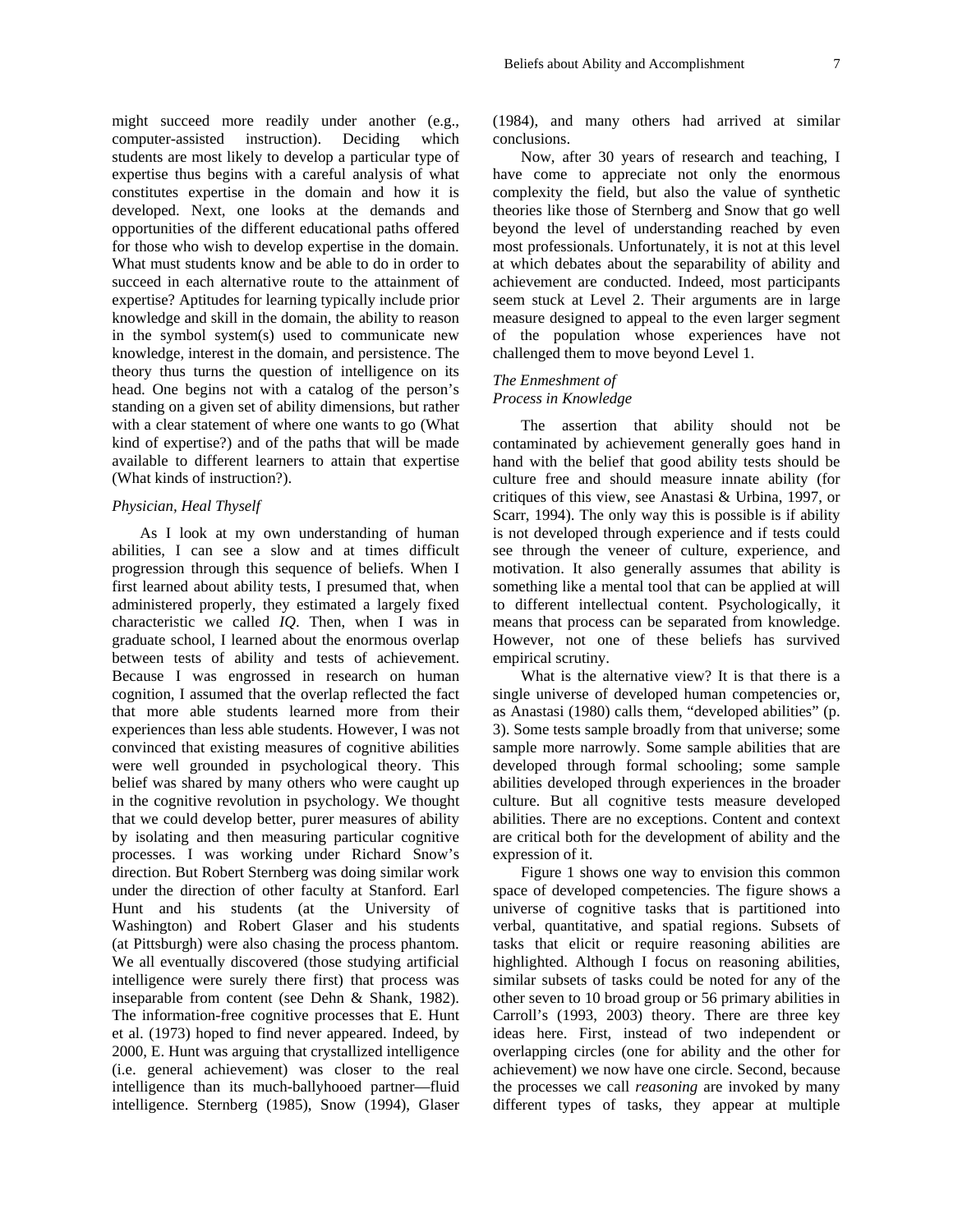locations within the space. And third, tasks that require reasoning tend to be near the center of this circle, which is the location of the statistical variable called *g* in a two dimensional space (Marshalek, Lohman, & Snow, 1983).



*Figure 1. The unified space of developed abilities. Abilities fall in three slices of the model: verbal, quantitative (symbolic), and spatial (figural) contexts. Tasks that emphasize reasoning are highlighted. G falls at the center of this perfectly balanced universe (see Marshalek, Lohman, & Snow, 1983). The subsets of tasks set off by dashed lines suggest samplings for verbal and quantitative achievement tests. These include tasks that require reasoning, and more.*

Notice that the ability to reason with figural/spatial stimuli, while also close to *g*, is also somewhat distal from the ability to reason with words or with quantitative concepts. Elsewhere, I have discussed the implications of this for identifying academically able students using nonverbal, figural reasoning tests (Lohman, 2005b). The issue is not a straightforward as most seem to believe. Probably the best way to understand both the advantages and limitations of such measures is by analogy to physical abilities. Like scores on a figural reasoning test, running speed is an important aptitude for many sports. It is also a measure of physical fitness that does not depend on access to specialized equipment or training. But the best swimmers, basketball players, or gymnasts will only sometimes excel at running. Thus, even though it is surely better than no selection test, a series of running competitions would not be the best way to identify those who currently display or who are most likely to develop excellence in particular sports.

#### *Language and Thought*

The use of language in testing has once again generated controversy, largely because of the linguistic diversity of children in the U.S. In the desire to be fair, and because of the erroneous belief that test scores for all children can only be interpreted by comparing them to the same age- or grade cohort, there are once again calls to evaluate the cognitive development of all

children using tests that reduce as much as possible the contributions of language. Unfortunately, expelling language also expels an enormous amount of cognition. Words not only express thought but also give birth to new ways of thinking. Other symbol systems such as those used to communicate mathematical and musical concepts do the same.

Gentner's investigations of children's acquisition of concepts show why words are so important for the development of cognition (see Gentner & Goldin-Meadow, 2003). Words facilitate the ability of children to notice similarities and then derive concepts that capture regularities across situations. When adults repeatedly use the same word to describe different situations, the child is much more likely to notice the commonalties across the situations and *automatically* make an inference about the meaning of the concept. If the adult uses the word *yellow* to describe balls, cars, walls, and flowers, children are encouraged to notice this commonality and to learn a label that will enable them to elicit the concept both in their own thinking and in the minds of others. Without words and an adult culture guide, the child is aswim in a world in which hundreds of things change across time and place.

From the humble beginnings of a handful of concepts and words that can evoke them, children assemble vast networks of increasingly sophisticated and abstract concepts. A child's reasoning ability is not some innate function that is divorced from this knowledge base. As Bruner (1957) noted, reasoning is best seen in the ability to go beyond the information given. When viewed in this way, *reasoning* describes a particular collection of methods for accessing and using one's knowledge to leverage new understanding. Concretely, then, *one cannot measure the sophistication of a children's reasoning or problem solving abilities unless one presents problems that allow children the opportunity to make good use of the knowledge that they have assembled.* The horns of the dilemma are these: On the one hand, unfamiliar language can be a stumbling block; on the other hand, to pare the world down to a small set of regular geometric shapes eliminates most of what children know and can do.

Braden (2000) has discussed this issue in several places, perhaps most succinctly in a special issue of the *Journal of Psychoeducational Assessment* that was devoted to the topic of nonverbal testing. As he sees it, advocates of nonverbal testing recognize the fact that tests that use language and rely on verbal knowledge may introduce construct-irrelevant variance into the testing session for those students who do not speak the language of the test, who are deaf, or who have other specific linguistic disabilities. However, he also notes that those who advocate nonverbal tests are often insensitive to construct underrepresentation—which is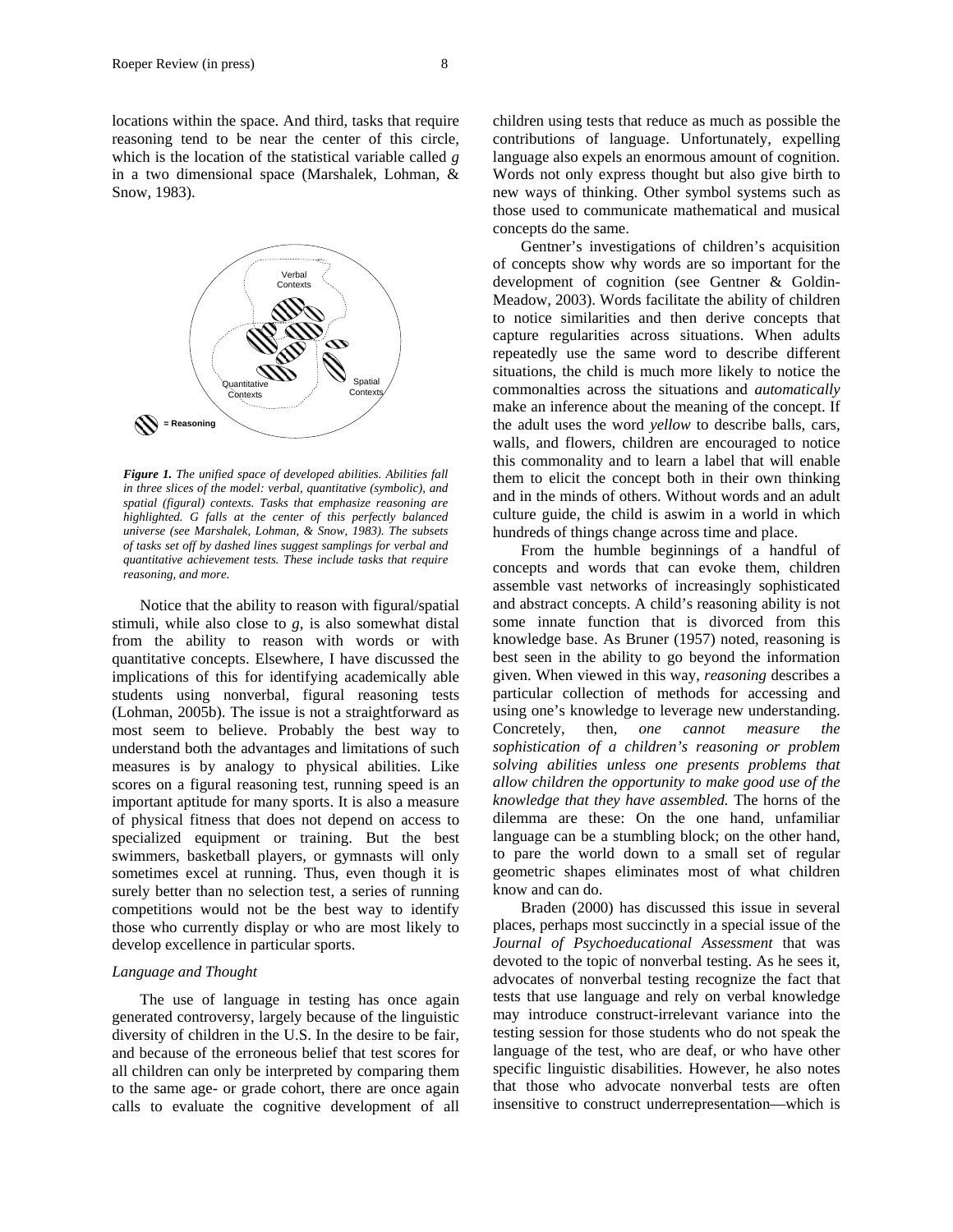the other primary threat to test score validity. In other words, for children who speak a language (especially the language used in the test) or who have attended school and learned some of basic mathematical concepts, not using words or quantitative concepts prohibits them from showing how well they can reason. This is as true for minority students as for nonminority students. For the vast majority of these children, the problem is not that the test uses words or quantitative concepts, but which norm groups are used to interpret the scores they obtain that best support the inferences that are made (see Lohman, in press-a, in press-b).

#### *Measuring Reasoning Abilities*

If reasoning abilities are best measured within contexts that allow students to make good use of their knowledge, then can reasoning and knowledge be distinguished at all? The first step is to understand that reasoning is not a cognitive module that is applied to a knowledge base. Rather, it describes a particular way of accessing and using that knowledge to further ones' understanding or problem solving. Reason abilities in a domain are thus a subset of a larger set of abilities that collectively index what one knows and can do in that domain. E. L. Thorndike's example of the relationship between reading and reasoning provides a good example of how verbal reasoning abilities can form part of a broad achievement construct s such as reading ability. Good reading tests sample broadly from the many different things that a skilled readers do while reading. These include decoding familiar and unfamiliar words, coordinating the ideas extracted from the text with those extracted from a picture or diagram, building and coordinating internal mental models that represent the ideas in a text and a visual image of them, activating relevant knowledge in long term memory and establishing new associations with ideas gleaned from the text, inferring the main idea of the text, responding with amusement or annoyance at the content of the article or the style of the writing, and much more. Reasoning processes are centrally involved in several—but not all—of these activities. Reading requires much more than verbal reasoning, but verbal reasoning is essential for that part of reading we call comprehension. A test of verbal reasoning abilities, then, would try to make salient the search, retrieval, and comparison processes that together constitute reasoning while reducing the influence of other reading processes. Like the flower and the plant, the two cannot be separated. But it is possible to clear the undergrowth and prune the plant so that the flower stands out clearly.

This is why artificial item types such as analogies or classification problems are so useful. They make salient the reasoning process and, when items are well constructed, reduce the impact of other processes. Further, thirty years of research on the psychology of such test-tasks can greatly facilitate efforts to build reasoning tests with them that enhance the contribution of construct-relevant sources of task difficulty while minimizing potential contributions of constructirrelevant sources of difficulty (Lohman, 2005a; Sternberg, 1985).

How can these tasks be constructed to emphasize reasoning? Vocabulary tests such as those used on the Wechsler (2003) and Stanford-Binet (Roid, 2003) scales provide excellent examples. Children infer the meanings of words by remembering and attending to similarities and differences in the way words are used in different contexts. For measuring reasoning, the critical factor is not students' knowledge of infrequent words but rather the precision of their understandings of relatively common, but abstract words (Snow & Lohman, 1989). Knowledge of infrequent or specialized words is actually a better measure of interest and specific achievement. Having only a vague understanding of the connotations of commonly used words is one of the oldest and most commonly observed characteristics of less able students (R. M. Thorndike & Lohman, 1990).

The sentence completion test provides another example. This is probably the oldest and still one of the best formats for measuring verbal reasoning abilities (Ackerman, Beier, & Bowen, 2000). It focuses on the central task verbal comprehension: making inferences about the meaning of unknown words or incompletely spoken language. Good inferences both honor the syntactic constraints in the sentence and make full use of the conceptual information in it. As with the vocabulary test, however, the abilities measured by the task depend on the nature of the inferences the examinee must perform in order to fill in the blanks. For example, most third graders can easily read the sentence *Cats have two eyes but only one \_\_\_\_.* However, some select a foil such as *ears* because they make inferences associatively rather than logically (see also Lohman, 2005a, p. 118).

## *Empirical Evidence*

The statistical procedures one might employ to test the assertion that ability and achievement tests measure the same thing have been around for as long as the issue itself. Kelley (1927) understood that reliability of the separate measures was critical. However, he used these reliabilities to estimate the percent of systematic or true variance that the two measures shared. R. L. Thorndike (1963) emphasized instead the reliability of the non-shared variance. In a classic book, he addressed the criteria one might use to decide whether ability and achievement tests measure sufficiently different things to warrant measuring both.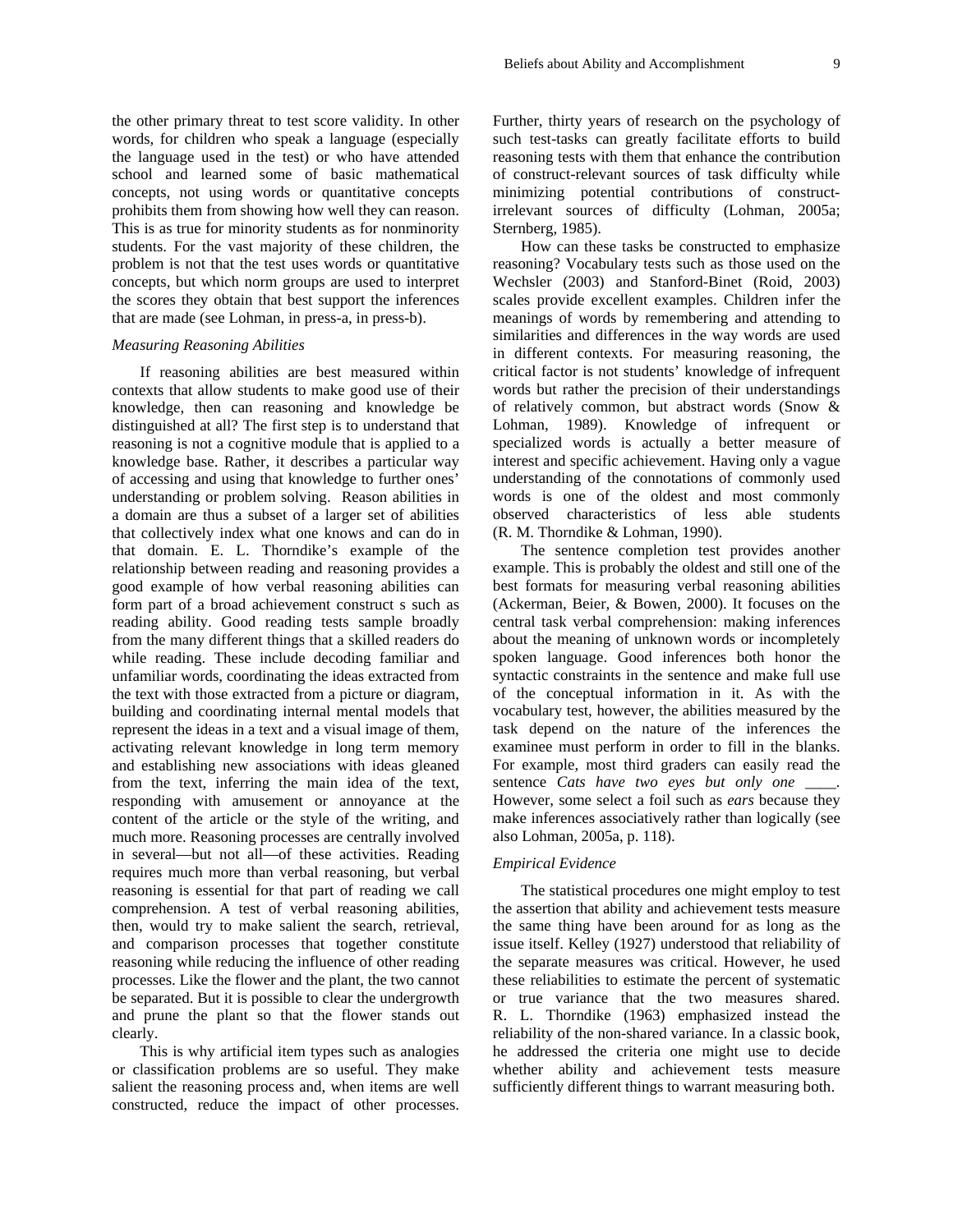Suppose we predict a particular aspect of achievement such as the Reading Total score on the Iowa Test of Basic Skills (ITBS; Hoover, Dunbar, & Frisbie, 2001) from scores on the CogAT verbal reasoning battery. This produces two scores for each child: the observed ITBS Reading Total score and a predicted reading score. There are two critical issues here. First, what is the magnitude of the correlation between these two scores? If the correlation is low (say  $r = .5$  or less), then the reasoning test is not of much use for making predictions about the reading achievement for individual students. Psychologically, this says that it is unlikely that the sorts of abilities measured by the reasoning test are important aptitudes for the development of the reading skills measured by the achievement test. If, on the other hand, the correlation is extremely high (say  $r = .9$ ), then differences between observed reading achievement and predicted reading achievement may simply reflect errors of measurement in the ability and achievement tests. The horns of the dilemma, then, are defined by the need to measure reasoning abilities in the contexts that are important for reading, but not to duplicate the reading test.

How well does the reasoning score estimated from these tasks predict reading abilities? The median correlation (grades 3-8) between CogAT Verbal and **ITBS** Reading Total is  $r = .82$  (Lohman & Hagen, 2002). This says that the CogAT Verbal score has excellent predictive validity for ITBS Reading scores. But how dependable are the differences between observed and predicted achievement? Actually, difference scores are notoriously unreliable. This is because when one subtracts two scores, any systematic variance shared by the two tests (which is given by the square of the correlation between them) is eliminated. In the example above, this is  $.82<sup>2</sup>$  or 67% of the variance in each test. To make matters worse, errors of measurement do not cancel, but are both represented in the difference score. *Thus, a critical issue for the comparison of two scores is the reliability of each.* This is one of the main reasons why CogAT measures each of three reasoning abilities in multiple formats with multiple items. The result is a set of reasoning test scores that are highly reliable (e.g., average  $r_{xx'} = .95$ ) for verbal scores on the multilevel battery). This means that the reliability of the difference between observed and predicted achievement are also quite high. In the case in which ITBS Reading Total scores are predicted from the CogAT Verbal battery, the reliability of difference score is  $r_{xx'} = .76$  (Hoover, Dunbar, & Frisbie, 2003). If the two tests measured the same abilities, the reliability of this difference score would be zero.

## *Implications for*

#### *Identification and Instruction*

The process of identifying children who are likely to excel academically needs to be grounded in something more serious than a personal preference for one kind of measure over another. Ultimately, the goal is to identify and then provide developmentally appropriate instruction for (a) students who currently display extraordinary levels of accomplishment in domains for which instructional assistance can be provided and (b) students who show promise for developing this sort of academic excellence. Importantly, the types of academic support that can be offered constitute an important part of the selection problem. Children who excel in writing narratives often do not excel in mathematical reasoning. Children who can succeed when working in concert with others may not succeed when working alone. In other words, defining the treatment is part of defining the aptitude (Snow & Lohman, 1984).

Those who take the time to engage seriously in thinking about the specific demands of different learning tasks and instructional environments will discover why understanding readiness (or aptitude) is generally much more helpful than trying to measure intelligence, however defined. Research on academic learning shows that the best predictors of subsequent learning in a domain are current achievement in that domain, the ability to reason in the symbol systems of that domain, interest in the domain, and the ability to persist in striving to attain excellence (Corno et al., 2002). The relative importance of each factor varies somewhat with age and experience. For example, general reasoning abilities in the symbol systems of the domain are more important for novices whereas prior achievement becomes more important as students acquire expertise. Thus, selection policies need to be sensitive to these developmental differences.

Elsewhere (Lohman, 2005b, in press-a, in press-b), I have used an aptitude perspective to show how schools can better identify those who either currently display academic excellence and those who do not display excellence but are most likely to develop it if given additional instructional resources. This distinction is especially helpful in identifying academically talented minority students. For example, one can usefully ask whether an ELL student can read or can reason with English words without making inferences about his or her verbal ability in any grander sense. Rather the goal would be to determine if the student displays sufficient readiness to learn in a classroom in which English is the language of instruction. Larger inferences about potential to learn require that the student's performance be compared with others who have had similar opportunities to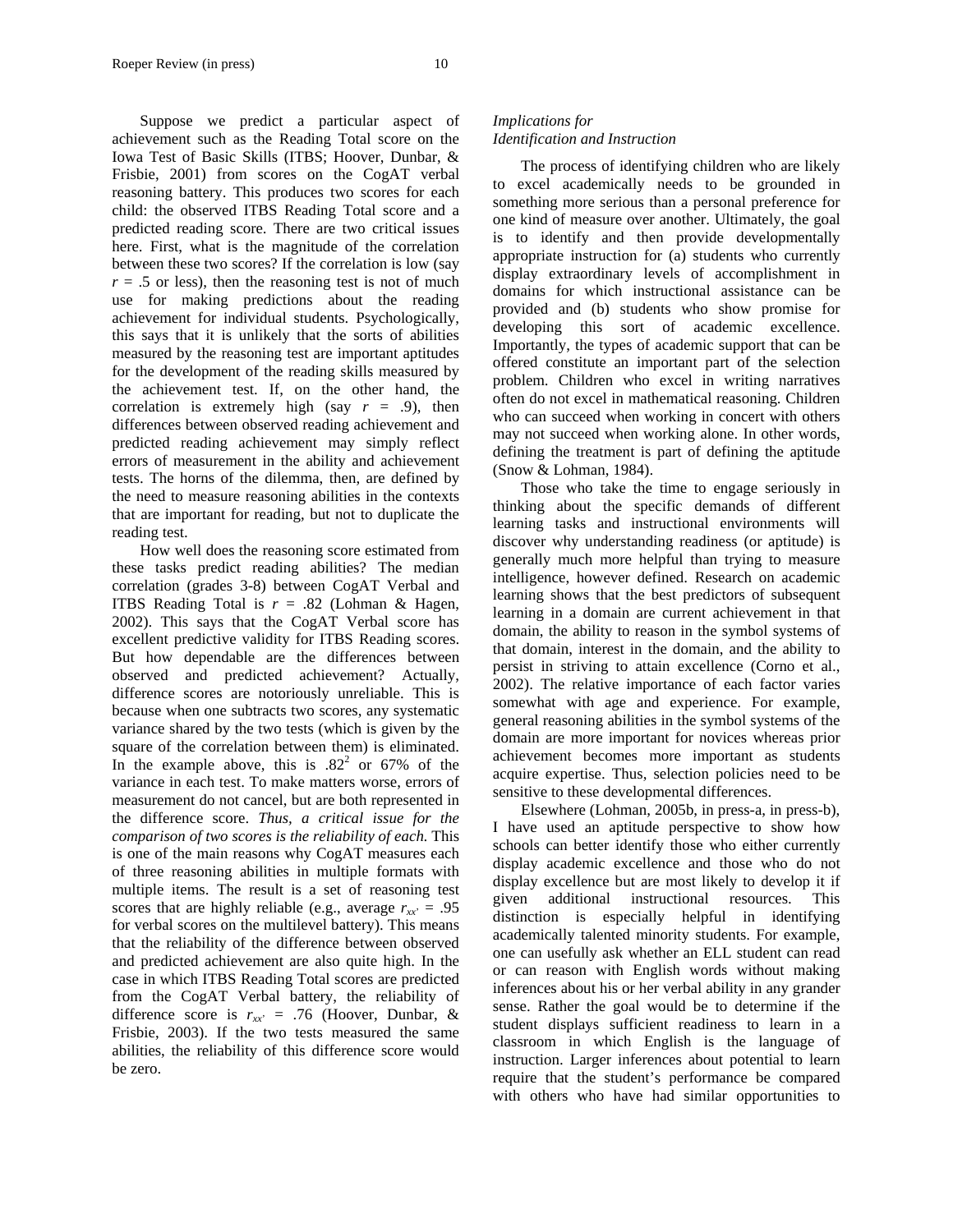acquire the knowledge and skills measured by the test, not just with all other students in the norm group who share the same birth date or school grade. This is not difficult to do. If competence is low, then one can intervene to improve those skills in reading and reasoning with English that are critical aptitudes for classroom learning. Note that a much lower level of competence in the English language would be required to succeed in most mathematics classes, although even here low levels of oral and reading skills can severely limit classroom participation.

Understanding that all abilities are both grounded in biological processes yet very much developed has broader implications for programs for the academically gifted. The best programs for academically gifted children see their mission as developing talent—not merely discovering it. Programs might better communicate this goal to the public if they emphasized more their role in developing academic excellence and spoke less about giftedness. Anyone can aspire to excellence. Giftedness, however, has connotations of fixedness that are rightly resented by those who score lower on tests that measure the abilities and achievements used to define the construct. Saying that a child comprehends poorly what she reads has different instructional consequences than saying that she has a low WISC Verbal IQ. Yet, as I have noted, the two scores overlap much more than they differ. The problem, then, is not the measure but the label. Both public and professionals so seriously misunderstand IQ scores that it would be a great boon if the field could begin to define excellence in ways that do not depend on scores that are reported in this metric.

#### *Conclusions*

In one of his more memorable quotes, H. L. Mencken once observed that for every complex human problem there is always an easy solution that is neat, plausible, and wrong. There are two easy, neat solutions to the problem of overlap between ability and achievement tests. First, measure only the overlap, and, depending on one's predilections, ascribe it either to ability or to achievement. Second, attempt to eliminate words, numbers, or anything else explicitly taught in school from the measurement of ability (and, correspondingly, anything that looks like ability from the measurement of achievement). Both of these solutions are wrong. Each hopes to transform an inherently ill-structured problem for which there is no perfect answer into a well-structured problem with an all-or-nothing solution. Unfortunately, understanding why a more nuanced judgment is necessary requires more expertise about the nature and nurture of human intellectual competence than most of us can achieve without many years of study. The path that leads from a theory of naïve nominalism to the inclusive systems

theories of Sternberg (1998) or Snow (1994) has many stopping off points. Not everyone has the time or inclination to attain a comprehensive view of the field. Nevertheless, a willingness to move beyond one's current beliefs—especially to discover what might be wrong with them—has always characterized more thoughtful professionals in all domains. As in other areas of science, one of the first steps in this process is to articulate one's beliefs. The second and harder step is to look closely at the disconcerting evidence that challenges rather than reinforces intuitions. The first goal of this paper was to provide a few such challenges for those willing to entertain them. The second goal was to describe something of the rewards of the journey ahead for those willing to embark on it.

#### References

- Ackerman, P. L. (2000). Domain-specific knowledge as the "dark matter" of adult intelligence: Gf/Gc, personality and interest correlates. *Journal of Gerontology: Psychological Sciences, 55B* (2), 69-84.
- Ackerman, P. L., Beier, M. E., & Bowen, K. R. (2000). Explorations of crystallized intelligence: Completion tests, close tests, and knowledge*. Learning and Individual Differences, 12,* 105-121.
- Anastasi, A. & Urbina, S. (1997). *Psychological testing* (7th ed.). Upper Saddle River, NJ: Prentice Hall.
- Anastasi, A. (1937). *Differential psychology*. New York: Macmillan.
- Anastasi, A. (1980). Abilities and the measurement of achievement (pp. 1-10). In W. B. Schrader (Ed*.*), *Measuring achievement: Progress over a decade: Proceedings of the 1979 ETS Invitational Conference*. San Francisco: Jossey Bass. (*New directions for testing and measurement* series)
- Assouline, S. (2003). Psychological and educational assessment of gifted children. In N. Colangelo & G. A. Davis (Eds.), *Handbook of gifted education* (3rd ed., pp. 124-145). Boston: Allyn & Bacon.
- Braden, J. P. (2000). Perspectives on the nonverbal assessment of intelligence. *Journal of Psychoeducational Assessment, 18,* 204-210.
- Bruner, J. (1957). Going beyond the information given. In J. S. Bruner (Ed.), *Contemporary approaches to cognition* (pp. 41-69). Cambridge, MA: Harvard University Press.
- Carroll, J. B. (1993). *Human cognitive abilities: A survey of factor-analytic studies*. Cambridge, UK: Cambridge University Press.
- Carroll, J. B. (2003). The higher-stratum structure of cognitive abilities: Current evidence supports *g* and about ten broad factors. In H. Nyborg (Ed.), *The scientific study of general intelligence: A tribute to Arthur Jensen* (pp. 5-21)*.* Oxford, UK: Elsevier.
- Cattell, R. B. (1943). The measurement of adult intelligence. *Psychological Bulletin, 40,* 153-193.
- Cattell, R. B. (1963). Theory of fluid and crystallized intelligence: A critical experiment. *Journal of Educational Psychology, 54*, 1-22.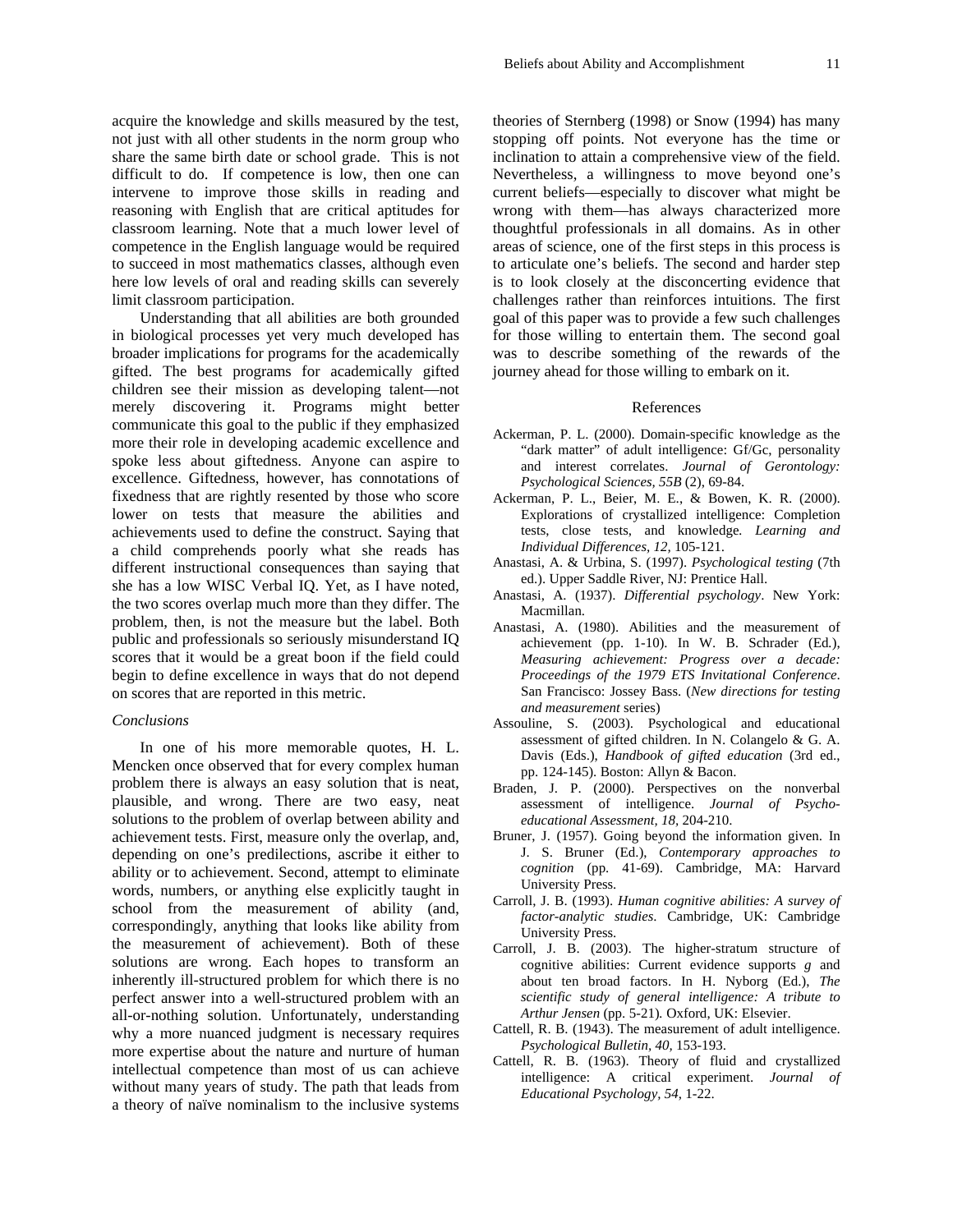- Cattell, R. B. (1971). *Abilities: Their structure, growth, and action*. Boston: Houghton-Mifflin.
- Corno, L., Cronbach, L. J., Kupermintz, H., Lohman, D. F., et al. (2002). *Remaking the concept of aptitude: Extending the legacy of Richard E. Snow.* Hillsdale, NJ: Erlbaum.
- Cronbach, L. J. (1970). *Essentials of psychological testing* (3rd ed.). New York: Harper & Row.
- Cronbach, L. J. (1976). Measured mental abilities: Lingering questions and loose ends. In B. D. Davis & P. Flaherty (Eds.), *Human diversity: Its causes and social significance* (pp. 207-222). Cambridge, MA: Ballinger.
- Cronbach, L. J. (1990). *Essentials of psychological testing* (5th ed.). New York: Harper & Row.
- Cronbach, L. J., & Snow, R. E. (1977). *Aptitudes and instructional methods: A handbook for research on interactions.* New York: Irvington.
- Degler, C. (1991). *In search of human nature: The decline and revival of Darwinism in American social thought*. New York: Oxford University Press.
- Dehn, N., & Shank, R. (1982). Artificial and human intelligence. In R. J. Sternberg (Ed.), *Handbook of intelligence* (pp. 352-391). New York: Cambridge University Press.
- Duit, R. (1991). Students' conceptual frameworks: Consequences for learning science. In S. M. Glynn, R. H. Yeany, & B. K. Britton (Eds.), *The psychology of learning science* (pp. 65-85). Hillsdale, NJ: Erlbaum.
- Ferguson, G. A. (1956). On transfer and the abilities of man. *Canadian Journal of Psychology, 10,* 121-131.
- Festinger, L. (1957). *A theory of cognitive dissonance.*  Evanston, IL: Roco, Peterson.
- Gagné, F. (2003). Transforming gifts into talents: The DMGT as a developmental theory. In N. Colangelo & G. A. Davis (Eds.), *Handbook of gifted education* (3rd ed., pp. 60-74). Boston: Allyn & Bacon.
- Gardner, H. (2003, April). Multiple intelligences after twenty years. Paper presented at the meeting of the American Educational Research Association, Chicago. Retrieved August 25, 2005, from Harvard University, Project Zero Web site: http://www.pz.harvard.edu/PIs/HG.htm
- Gentner, D., & Goldin-Meadow, S. (Eds.). (2003). *Language in mind: Advances in the study of language and thought*. Cambridge, MA: MIT Press.
- Glaser, R. (1984). Education and thinking: The role of knowledge. *American Psychologist, 39,* 93-104.
- Greeno, J. G., Collins, A. M., & Resnick, L. B. (1996). Cognition and learning. In D. Berliner & R. Calfee (Eds.), *Handbook of educational psychology* (pp. 15-46). New York: Macmillan.
- Gustafsson, J.-E. (1988). Hierarchical models of individual differences in cognitive abilities. In R. J. Sternberg (Ed.), *Advances in the psychology of human intelligence* (Vol. 4, pp. 35-71). Hillsdale, NJ: Erlbaum.
- Hofer, B. K., & Pintrich, P. R. (Eds.). (2002). *Personal epistemology: The psychology of beliefs about knowledge and knowing.* Mahwah, NJ: Erlbaum.
- Hoover, H. D., Dunbar, S. B., & Frisbie, D. A. (2001). *Iowa Test of Basic Skills: Form A.* Itasca, IL: Riverside.
- Hoover, H. D., Dunbar, S. B., & Frisbie, D. A. (2003). *ITBS Forms A & B guide to research and development.* Itasca, IL: Riverside.
- Horn, J. L., & Blankson, N. (2005). Foundations for better understanding cognitive abilities In D. P. Flanagan & P. Harrison (Eds.), *Contemporary intellectual assessment* (2nd ed., pp. 41-68). New York: Guilford Press.
- Horn, J. L., & Noll, J. (1997). Human cognitive capabilities: Gf-Gc theory. In D. P. Flanagan, J. L. Genshaft, & P. L. Harrison (Eds.), *Contemporary intellectual assessment: Theories, tests, and issues* (pp. 53-91). New York: Guilford.
- Humphreys, L. G. (1981). The primary mental ability. In M. P. Friedman, J. P. Das, & N. O'Connor (Eds.), *Intelligence and learning* (pp. 87-102). New York: Plenum.
- Hunt, E. B. (2000). Let's hear it for crystallized intelligence. *Learning and Individual Differences, 12,* 123-130.
- Hunt, E. B., Frost, N., & Lunneborg, C. (1973). Individual differences in cognition: A new approach to intelligence. In G. Bower (Ed.), *The psychology of learning and motivation* (Vol. 7, pp. 87-122). New York: Academic Press.
- Hunt, J. M. (1961). *Intelligence and experience*. New York: Ronald Press.
- Jensen, A. R. (1998). *The* g *factor: The science of mental ability*. Westport, CT: Praeger.
- Kelley, T. L. (1927). *Interpretation of educational measurements*. Chicago: World Book.
- Kelley, T. L. Ruch, G. M., & Terman L. M. (1922). *The Stanford Achievement Test*. Younkers-on-Hudson, NY: World Book.
- Lawson, A. E. (2004). Reasoning and brain function. In J. P. Leighton & R. J. Sternberg (Eds.), *The nature of reasoning* (pp. 12-48). Cambridge, UK: Cambridge University Press.
- Lohman, D. F. (1993). Teaching and testing to develop fluid abilities. *Educational Researcher, 22,* 12-23
- Lohman, D. F. (2005a). Reasoning abilities. In R.J. Sternberg, J. Davidson, & J. Pretz (Eds.), *Cognition and intelligence* (pp. 225-250). New York: Cambridge University Press.
- Lohman, D. F. (2005b). The role of nonverbal ability tests in the identification of academically gifted students: An aptitude perspective. *Gifted Child Quarterly, 49,* 111-138.
- Lohman, D. F. (in press-a). An aptitude perspective on talent: Implications for the identification of academically gifted minority students. *Journal for the Education of the Gifted.* Retrieved August 25, 2005, from The University of Iowa, College of Education Web site: http://faculty.education.uiowa.edu/dlohman/
- Lohman, D. F. (in press-b). *Identifying academically gifted minority students: A user's guide to theory and method*. (Research Monograph). Storrs, CT: The National Research Center on the Gifted and Talented, University of Connecticut. Retrieved August 25, 2005, from The University of Iowa, College of Education Web site: http://faculty.education.uiowa.edu/dlohman/
- Lohman, D. F., & Hagen, E. (2002). *Cognitive Abilities Test (Form 6): Research handbook.* Itasca, IL: Riverside.
- Lohman, D. F., & Hagen, E. P. (2001). *Cognitive Abilities Test (Form 6).* Itasca, IL: Riverside.